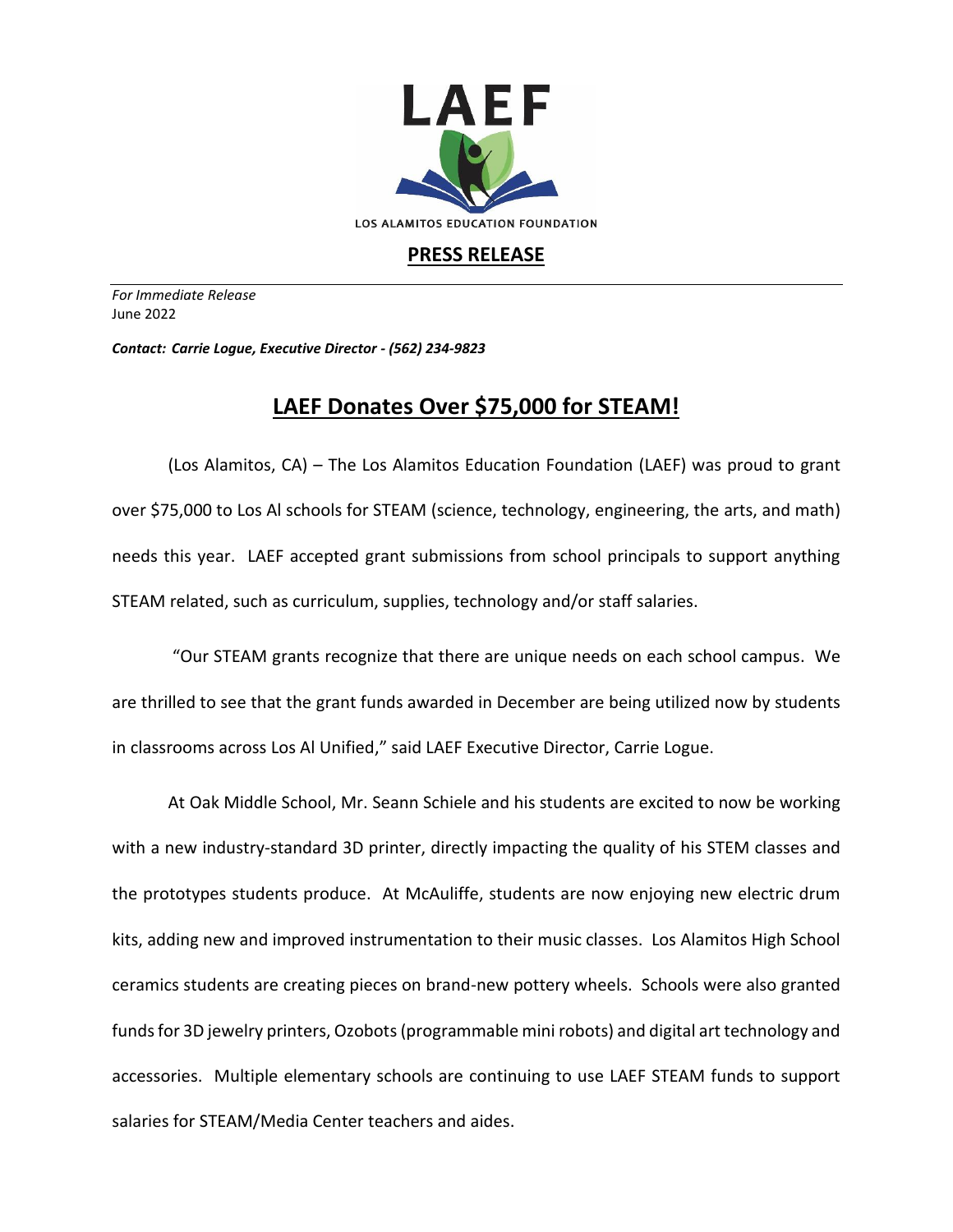To-date, LAEF has donated nearly \$400,000 to support STEAM programs and staff across Los Alamitos Unified School District.

LAEF also continues to support school STEAM fairs. Last year, LAEF sponsored a STEAM Contest in lieu of fairs due to Covid. This year, with the goal of bringing the fairs back and giving more kids an opportunity to participate, LAEF sponsored optional STEAM fairs at school sites. Lee, Rossmoor and Weaver Elementary Schools and Oak Middle School opted to hold fairs this spring and LAEF was there to witness the amazing projects. Student innovation continues to be very impressive.

"The fairs were full of exciting discoveries and creative projects, and we are happy to continue our partnership with the schools to bring these fairs back on campus," said Logue.

The STEAM donations are due in large part to the support from LAEF's major donor group, the Los Al Leadership Circle (LALC). The LALC consists of the distinguished, significant supporters of LAEF's visionary work. Members of the LALC provide the critical donations that bring LAEF's support of Los Al kids to the next level. To learn more about how to become a member of the LALC, please visit [www.LAEF4kids.org/LALC.](http://www.laef4kids.org/LALC)

LAEF is the non-profit partner of Los Alamitos Unified School District. LAEF enhances educational excellence by providing after-school and summer enrichment programs to children in grades Pre-K to 12. LAEF impacts all students by providing significant funding for STEAM teachers and instruction, as well as igniting new programs and providing valuable resources. For more information, visit www.LAEF4kids.org or call (562) 799-4700 Extension 80424 today.